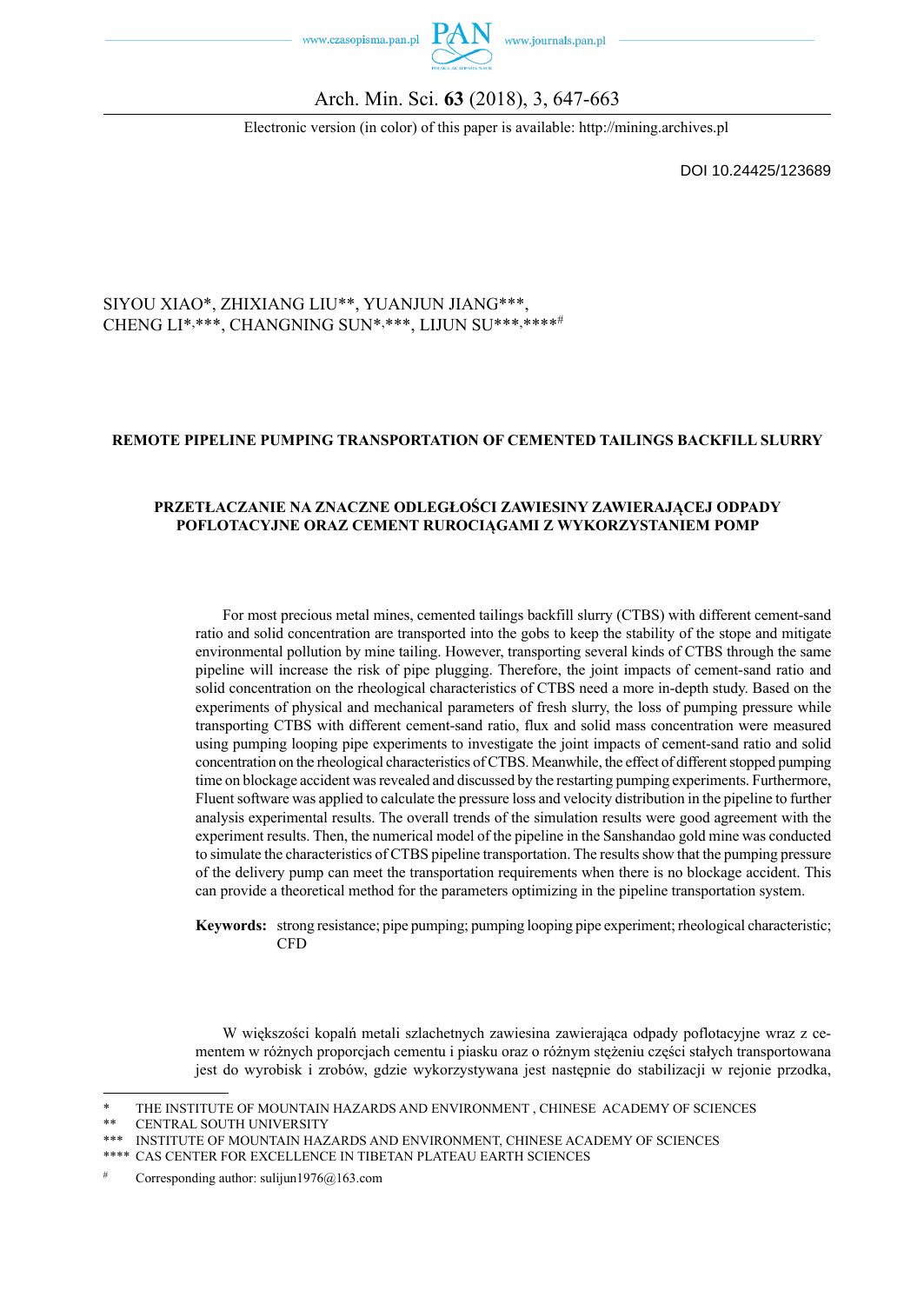

ponadto w ten sposób ogranicza się zanieczyszczenie środowiska odpadami poflotacyjnymi. Jednakże przetłaczanie różnych rodzajów zawiesin w tym samym układzie rurociągu zwiększa ryzyko zaczopowania rur. Zbadanie wpływu proporcji cementu do piasku w zawiesinie oraz stężenia części stałych na charakterystykę reologiczną zawiesiny wydaje się kwestią kluczową. W oparciu o badania eksperymentalne fizycznych i mechanicznych parametrów świeżej zawiesiny, dokonano pomiarów spadku ciśnienia pompowania w trakcie przetłaczania zawiesin o zawartości cementu i pisaku w różnych proporcjach, dla różnych natężeń przepływu i stężeń części stałych w eksperymentach z wykorzystaniem linii obiegowej rurociągu. Celem eksperymentu było określenie łącznego wpływu proporcji cementu do piasku oraz stężenia części stałych na właściwości reologiczne zawiesiny. Ponadto, przeanalizowano w jaki sposób długość przerw w procesie przetłaczania wpływa na zwiększenie ryzyka zatkania rur i przeprowadzono eksperymenty polegające na wznowieniu pracy pomp. Analizę wyników eksperymentów uzupełniono poprzez zastosowanie oprogramowania Fluent do obliczenia spadku ciśnienia w rurociągu oraz rozkładu prędkości. Wykazano, że wyniki symulacji pozostawały w dużej zgodności z wynikami eksperymentów. W kolejnym kroku opracowano model numeryczny rurociągu eksploatowanego w kopalni złota Sanshandao dla potrzeb symulacji procesu przetłaczania zawiesiny. Uzyskane wyniki wskazują, że ciśnienie tłoczenia w pompie jest na wymaganym poziomie gdy nie występuje zablokowanie przepływu w rurze, i wykorzystane być mogą jako uzupełnienie teoretycznych metod optymalizacji parametrów układu transportowania i przetłaczania zawiesiny.

**Słowa kluczowe:** opory przepływu, przetłaczanie, eksperyment z wykorzystaniem linii obiegowej rurociągu, właściwości reologiczne, CFD (Computational Fluid Dynamics)

### **Introduction**

Mine tailing is a major source of pollution, especially when it piles up on coasts. The filling mining method is the preferred method because of its technical characteristics of high recovery rate, pro-environment, safety and so on (Wu, 2015). However, coastal mining requires a high filling quality because of its extremely complicated mining conditions. There is a series of technical problems in pipeline pumping transportation of CTBS, such as high mass concentration, longdistance transportation, high filling times line (Total length *L* divided by height difference *H*), strong resistance and so on.

It has been concluded that when CTBS with mass concentrations of 72% to 78% and cement-sand ratio of 1:4 to 1:6 under the transporting condition of a pipeline with an internal diameter of 108 mm to 133 mm and a flux of 100  $\pm$ 10 m<sup>3</sup>/h, its optimal filling times line by gravity are 4 to 6. Its extreme filling times line are 9 to 10 (Cooke, 1993; Helms, 1988; Yilmaz, 1977). In this case, the pipeline transportation of CTBS can not just rely on gravity, and it needs to have a booster pump installed in the pipeline transportation system to provide pressure (Yilmaz, 2009; Supa-Amornkul, 2005). CTBS is a typical non-Newtonian liquid, and the flowing rules in the pipeline are affected by many factors, such as the mass concentration of the slurry, flow velocity, pipe diameter, and the layout of pipe network. Furthermore, the tailing fineness and density significantly influence the dehydrating and hardening properties of paste backfill (Fall, 2005). Kaushal et al. (2005) studied the influence of particle size on pressure drop and concentration profile in pipeline flow of highly concentrated slurry. Wu (2015) et al. pointed out that the Bingham plastic model can be used to describe the rheological behavior of cemented coal gangue-fly ash (CGF) mixtures slurry with high solid concentration (78%-79.5%). Creber (2017) found there are no remarkable effect of size and shape of the backfill particles on pastefill properties. Deng (2017) found that the apparent viscosity of UCB increased consistently as the solids content was increased. Cement-sand ratios and mass concentrations are the key indexes to estimate the strength backfill body.and filling cost. At present, the joint impact of cement-sand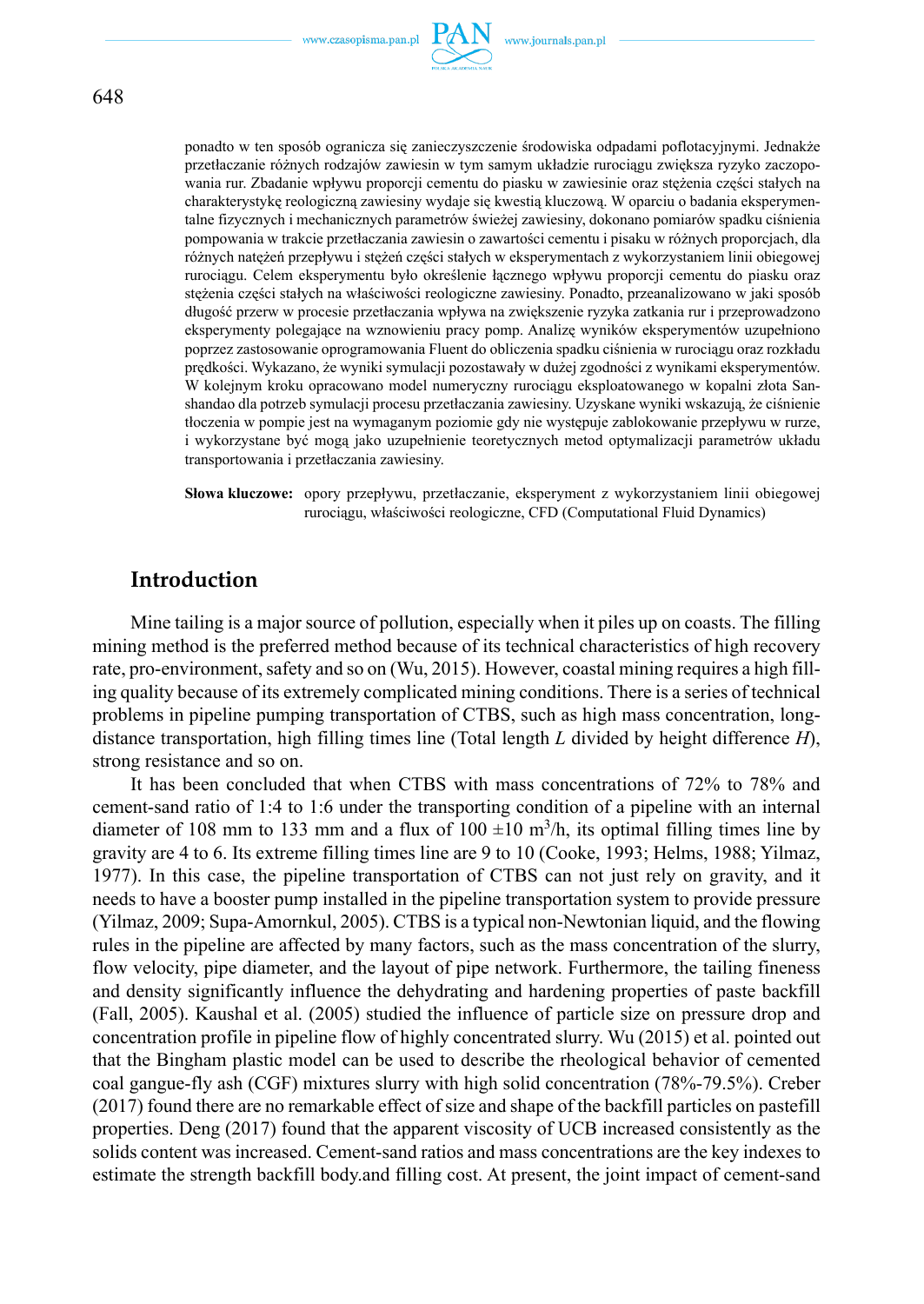ratios and mass concentrations on rheological characteristics of CTBS have not been widely reported. Due to the mining technology requirements, the pipeline filling system may need to deliver several kinds of CTBS.

To calculate the velocity distribution and pressure loss, many methods were proposed. Turian et al. (1987) studied the critical velocity in pipeline flows of slurry based on balancing the energy. Wang et al. (2011) adopted a computational fluid dynamics (CFD) method to optimize the flow velocity of pipeline transportation of CTBS by gravity in deep mining. In addition, a CFD model was also applied to analyze dense-phase pneumatic conveyance of fine particles, including particle size distribution (Behera et al., 2013). Now CFD-DEM technology have been gradually applied to the simulation of solid-liquid two-phase flow (Yang, 2018). However, it is hard to simulate the remote pumping transportation of CTBS because of the restriction of computing ability of computer.

Due to the pipeline filling system may need to delivery several kinds of filling slurry, there are two valuable questions are worth researching: (1) Different kinds of filling slurry transported by different velocities should be simulated by what kinds type of flow model. (2) In order to ensure the stability of the filling system, the flow characteristic of CTBS after pumping had stopped should be further researched. In this work, based on a looping pipe experiment of pumping transportation, the dates of pressure loss under different pipeline transportation conditions were measured. According to the theory of non-Newtonian liquids mechanics, the rheological characteristics of the classified tailing slurry with different cement-sand ratios and mass concentrations in pipeline transportation were analyzed. On this basis, FLUENT was used for simulating the pressure loss and velocity distribution in the pipeline. Synthesizing these results provided an important basis for the parameter selection of pipeline transportation system in mines.

## **1. Description of filling system**

The Sanshandao Gold Mine in Shandong Province, China is the first and biggest coastal metal mine in China. Presently, the majority of the mining ore body is under the Bohai Sea. The vertical elevation height between the stope in the southwest Xinli district of the Sanshandao Gold Mine and filling station is only 165 m. However, the horizontal distance is longer than 2,200 m and the highest filling timeline reaches 14.3. It is very important to control the deformation and seepage. The lower settlement frame stope hierarchical level filling mining method is used for the mining method at this mine. The ore body is mined in two steps. CTBS with cement-sand ratio of 1:4 was adopted to fill the mined-out openings after the first mining step. The filling body will be a temporary pillar because it can prevent cave-ins and roof falls and can improve pillar recovery ratio and productivity for the second mining step. In order to reduce the filling cost, a CTBS with a lower mass concentration  $(72%)$  and cement-sand ratio  $(1:10)$  is applied in the second mining step. For these reasons, several kinds of CTBS are transported by the same pipeline system.

The layout of the pipeline transportation system is as follows: The CTBS is transported from a filling station on the coast to –165 m underground through a filling hole. Then, the CTBS is transported over 2,200 m over the horizontal pipeline to the stope, as is shown in Fig. 1. The average volume filled by slurry per hour is about  $45 \text{ m}^3$ . The corresponding transportation velocity and pumping frequency are 1.0 m/s and 14 times/min, respectively. Due to the filling volume sometimes being greater than the average volume, the transportation velocity should be greater than 1.0 m/s.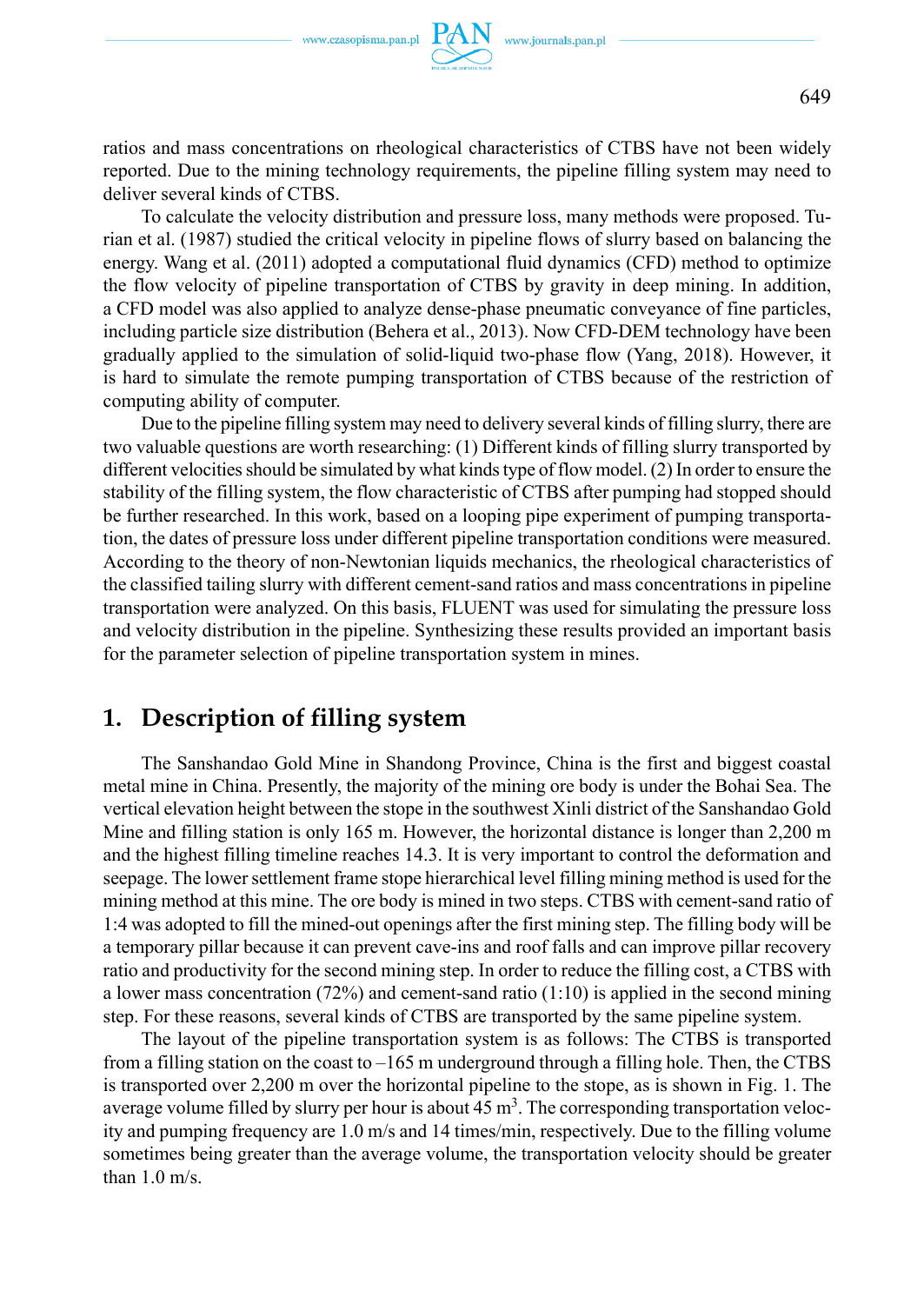

650



Fig. 1. The layout of pipeline transportation system

# **2. Experimental section**

## **2.1. Experimental equipment and materials**

The layout of the looping pumping pipeline is shown in Fig. 2. The total length of the pipeline is 150 m. The elbows are respectively marked as A, B, C, and D. In order to prepare uniform CTBS, mixing time should be appropriately extended to 8 to 10 min. A HBT90.21.200S concrete pump made by China' Zoomlion corporation, which provides a maximum pressure up to 18 MPa, was chosen as the transportation pump. Its theoretical maximum transport capacity is about 90 m<sup>3</sup>/h. The seamless steel pipe with an inner diameter of 125 mm and a wall thickness of 8 mm was applied to the transportation pipe. In addition, some elbows, pipe clamps, and rubber gaskets were needed. Pressure loss was measured using the MultiSystem 5060 portable tester made by Germany's Hydrotechnik corporation, shown in Fig. 3.



Fig. 2. The layout of pipeline transportation system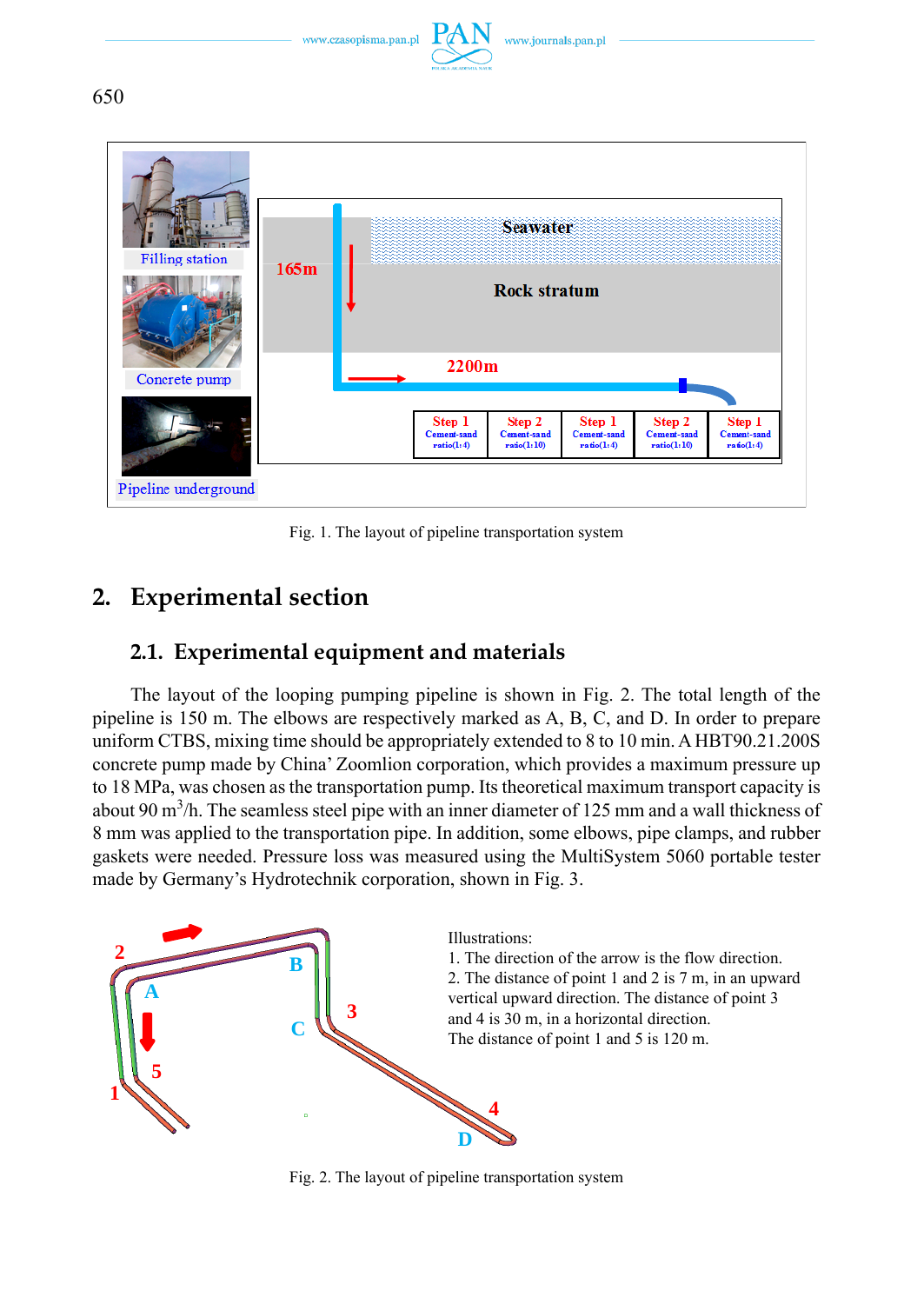



Fig. 3. MultiSystem 5060 portable tester

32.5# cement was used for the cementing material. Seawater was directly used to prepare the experiment slurry. Two kinds of CTBS with mass concentrations of 72% and 78% were respectively designed for the experimental materials.

### **2.2. Experimental method**

The tailing was the classified and deslimed by hydrocyclone to obtain the filling aggregate. The nonuniform coefficient of the filling aggregate is was 5.9, and the grain size of the tailing is shown in Fig. 3. Table 1 presents that the proportion of toxic metal elements is very small. It will not cause environmental pollution and health hazards to workers. The results of sedimentation experiment are listed in Table 1. According to the results, the CTBS with a mass fraction of 72% has larger sedimentation velocities. The sedimentation rate reached more than 10% within three minutes, therefore, some tailing particles would easily accumulate in the pipe. This maybe the cause for the pipe blockage accident. If the pump broke down or other causes led the pump to stop for more than 15 minutes during the process of pipeline transportation, it is most likely the cause of a pipe blockage accident. The results of the sedimentation experiments show that increasing the fine grain content can decrease the sedimentation in the pipe. Moreover, increasing the fine grain content will be conducive to restarting the pump after pumping has stopped. For these reasons, two groups of experiments were carried out.

In order to improve the quality of the classified tailing gradation and increase the mass concentration of slurry, it is necessary to increase the fine grain content. In the first group of the looping pipe experiment, the CTBS with the mass concentration of 78% and cement-tailing ratio of 1:4 were prepared to a paste-like consistency CTBS by the appropriate addition of fine grain content.

According to the mining requirements, CTBS with a mass concentration of 72% and a cement-tailing ratio of 1:10 was prepared as the experimental material for the second group of the pumping pipe experiment.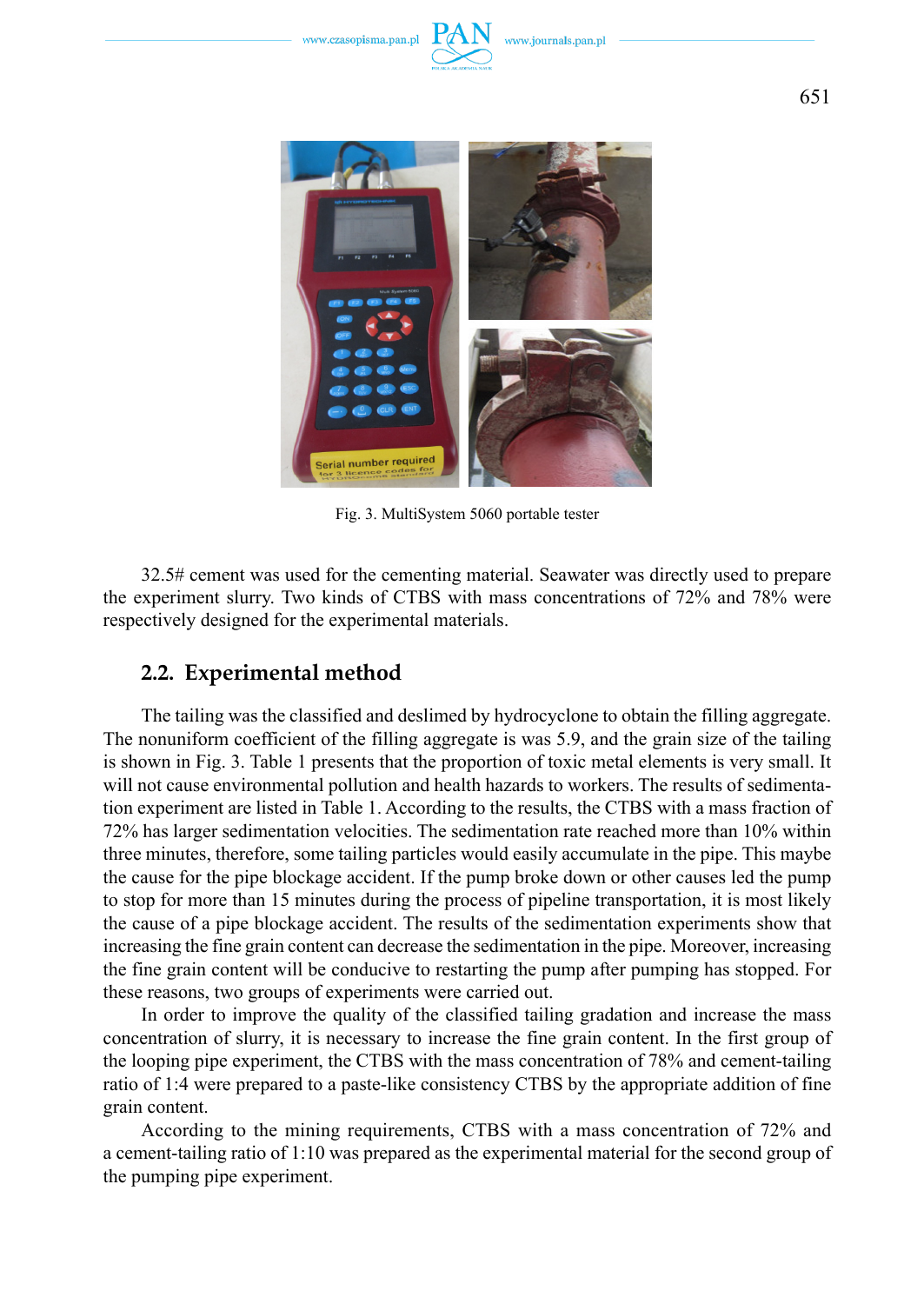

www.czasopisma.pan.pl

www.journals.pan.pl

Fig. 4. Particle size distributions of the tailing used

TABLE 1

The proportion of metal elements

| <b>Element</b> | Al<br>$\frac{9}{0}$ | $\frac{9}{0}$ | --<br>$\frac{10}{6}$ | Uа<br>(9/0) | $\frac{(0)}{0}$ | Mn<br>(%) | Pt<br>$\frac{1}{2}$ | Zn<br>$\frac{1}{2}$ | $\frac{1}{2}$ | Ċu<br>(9/0) |
|----------------|---------------------|---------------|----------------------|-------------|-----------------|-----------|---------------------|---------------------|---------------|-------------|
| Ratio          |                     |               | 1.944                | 0.576       | 0.181           | 0.075     | 0.038               | 0.037               | 0.027         | 0.025       |

TABLE 2

Sedimentation of CTBS with cement-sand ratio of 1:4 (1000 ml)

| <b>Mass</b>      | Sedimentation/ml |        |                  |  |  |  |
|------------------|------------------|--------|------------------|--|--|--|
| concentrations/% | 5 min            | 15 min | $25 \text{ min}$ |  |  |  |
|                  |                  |        |                  |  |  |  |
|                  |                  |        |                  |  |  |  |

Based on the daily gold ore output, the minimum transportation capacity should be greater than 45 m<sup>3</sup>/h (the corresponding flow velocity is 1.0 m/s). In the actual production, the minimum flow velocity should increase 10% to 20% faster than the critical velocity. On this basis, the experimental flow velocity was taken as 1.0 m/s to 1.4 m/s. The total length of pipelines is 150 m.

During the experiment, the flux and flow velocity were in control of the pumping frequency. The flux (flow velocity) was increased in the order from smallest to largest. The setup of the first group experiment are was as follows:

Step 1. Check and clear debris in mixer and hopper of the concrete pump.

- Step 2. Moisten the pipeline by pumping clean water,and when done do not return to the concrete pump.
- Step 3. Prepare CTBS using a mixer with the maximum mixing ability of  $3 \text{ m}^3$  per time. In the experimental process, material addition was controlled manually. A 2.5  $m<sup>3</sup> C TBS$  with a mass concentration of 78% and cement-sand ratio of 1:4 was prepared in proportion as the pumping material. In order to prepare uniform slurry, a mixer should remain working while the water and materials are added. The mixing time should be longer than 8 min.
- Step 4. Pour the prepared slurry into hopper of the concrete pump, then start the pump and maintain the slurry volume of 70% in the hopper of the concrete pump.

652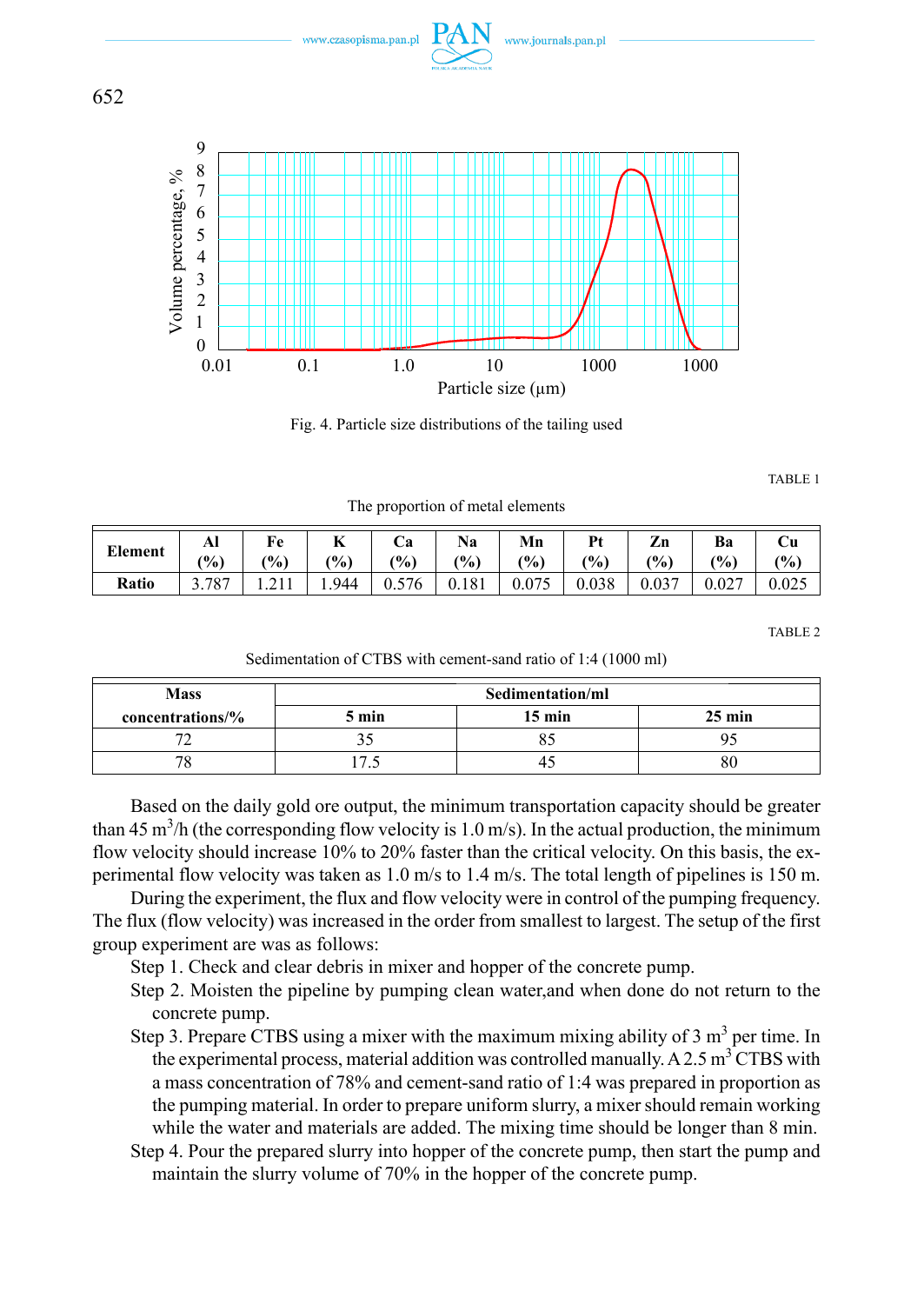www.czasopisma.pan.pl  $PAN$  www.journals.pan.pl

- Step 5. After pumping stability has been achieved, turn the pumping frequency to 10 times per minute and measure the resistance loss in the respective parts of the pipeline. Then, turn the pumping frequency to 12, 14, 16, and 18 times per minute in sequence. Each test time lasted 5 min.
- Step 6. After measuring the required data, carry out the stop pumping experiment. Stop pumping for 15 min and 30 min, then restart the pump at the same time.Then measure the resistance after restarting the pump. After those measurements have been taken, dilute the mass concentration slurry to 72% by adding water and conduct the same test as above. Finally, flush the pipe and the experimental equipment.

Slurry with a mass concentration of 72% and cement-tailing ratio of 1:10 was used for the materials of the second group experiment. When conducting the second group experiment, the pump was not stopped as in the first experiment to avoid a pipe blockage accident on account of easy tailing sedimentation.

TABLE 3

| Result of flux test $(m3/h)$ |  |          |              |  |  |  |  |
|------------------------------|--|----------|--------------|--|--|--|--|
| Pump frequencies             |  |          |              |  |  |  |  |
| $\overline{\text{v}}$ lux    |  | $\Omega$ | $07^{\circ}$ |  |  |  |  |

# **2.3. Experimental result and discussion**

According to Table 3, the flux are respectively  $47.5 \text{ m}^3/\text{h}$ ,  $54.287 \text{ m}^3/\text{h}$ , and  $61.073 \text{ m}^3/\text{h}$ . The flux increased linearly with the increase of pumping frequency. The first group experiment went well. The resistance was relatively small in the pipeline, so the CTBS was easy to transport. The change curves of the pressure lost with the time transporting the slurry in mass concentrations of 72% and 78% with a cement-sand ratio of 1:4 are shown in Fig. 4. In Fig. 3, dp1 is the differential pressure between point 1 and point 2, dp2 is the differential pressure between point 3 and point 4, and dp3 is the differential pressure between point 1 and point 5. The calculation law of the average of the pressure loss  $(dp^*)$  is the average value of maximum pressure difference minus the minimum pressure difference during each instance of stable pumping.

A paste-like CTBS is a typical non-Newtonian flow (Shaheen, 1972; Zhai, 2011; Assefa, 2015), which usually present yield-pseudoplastic rheological model and Bingham plastic rheological model. The results of the pressure loss test are listed in Table 3. Fig. 5(a) shows that the pressure loss per 100 m obviously increases with a decrease of flow velocity when the mass concentration is dropped to 72% by adding water to the slurry. The coarse particles can be suspended in the slurry to decrease the pressure loss. The rheological model of this slurry can be considered a solid-liquid mixing two-phase liquid. As seen in Fig. 5(b), the pressure loss for the slurry with a mass concentration of 78% per 100 m increases with the increasing flow velocity. Therefore, the CTBS presents the flow characteristics of the Bingham flow. The pressure loss of the vertical section was obviously greater than the horizontal section. The change curve of pressure loss with the time for the second group experiment are measured and shown in Fig. 5(c). The average pressure loss between dp1 and dp3 reached 1.65 MPa, which is greater than the result plotted in Fig. 5(a). This indicates that a part of the coarse particle can not suspended in the pipe, so those particle deposited in the pipe and increased the pressure loss. As shown in Fig. 5(c), it took a long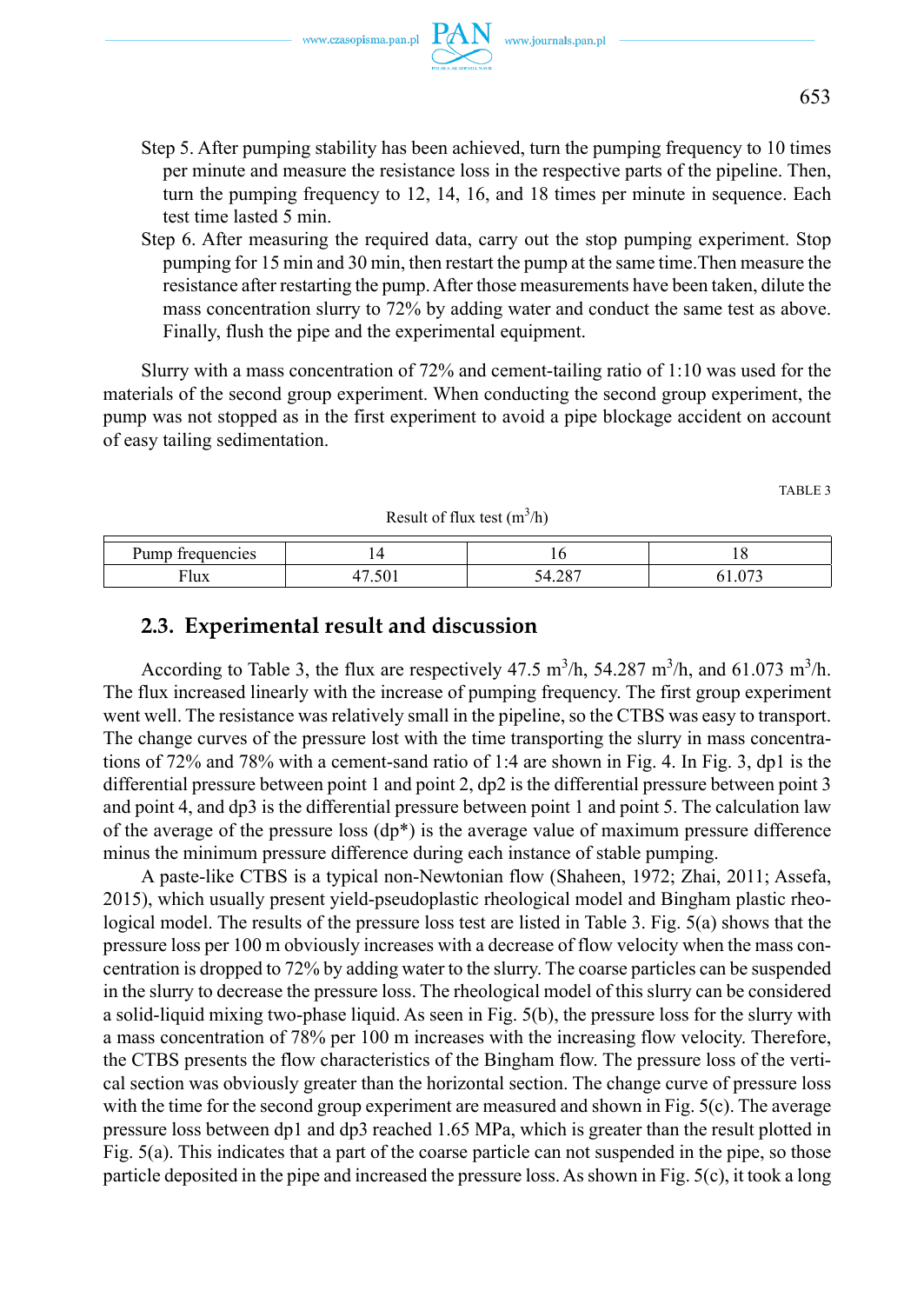www.czasopisma.pan.pl







(a) Solid mass fractions of 72%, cement-tailing ratio of 1:4, pumping frequency 18 times per minute. (b) Solid mass fractions of 78%, cement-tailing ratio of 1:4, pumping frequency 18 times per minute. (c) Solid mass fractions of 72%, cement-tailing ratio of 1:10, pumping frequency 18 times per minute.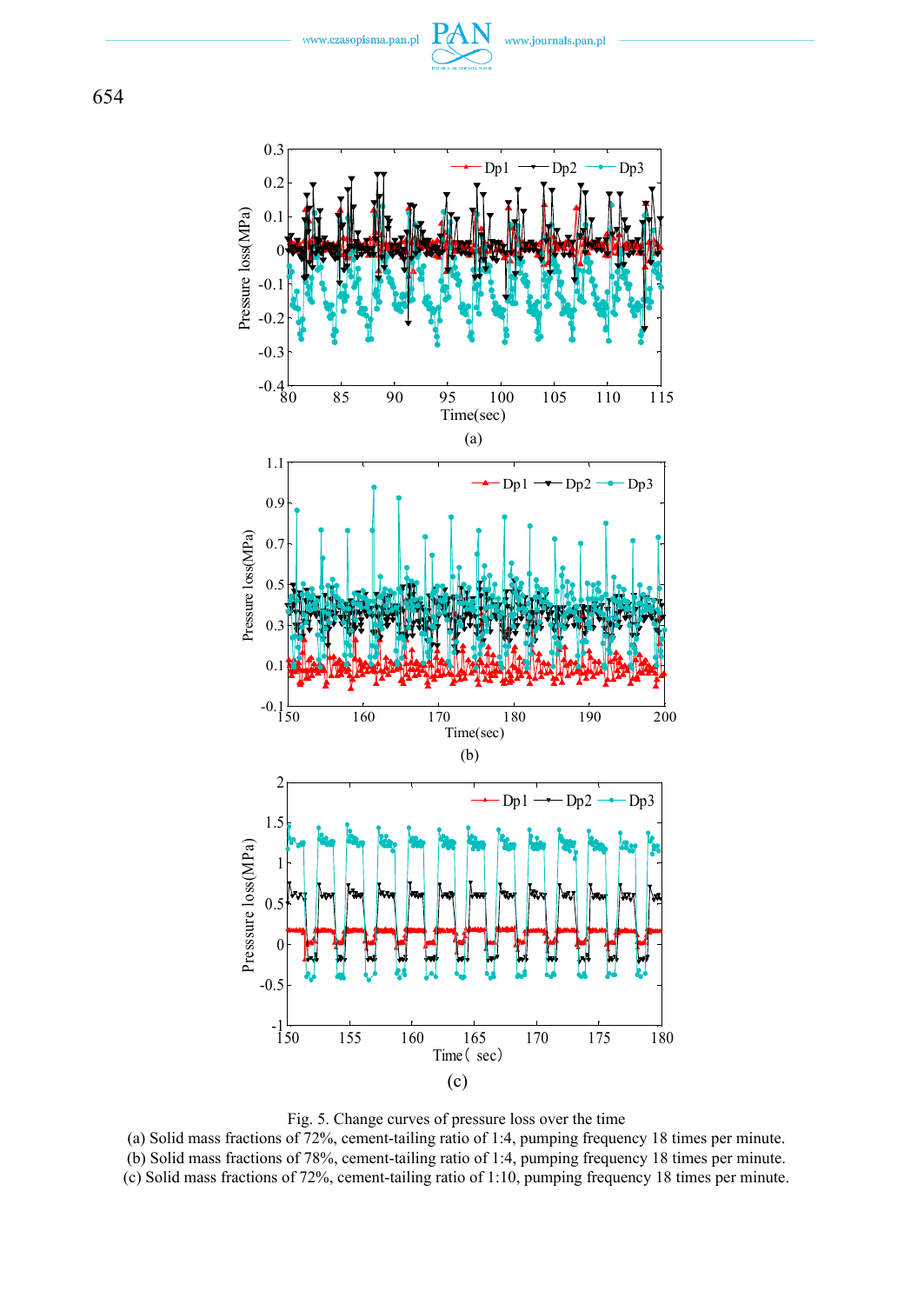

time to reach pumping stability. This is different from the results of high mass concentration slurry rheological experiment,wherein slurry rheological models are the yield-pseudoplastic model and Bingham model. The flow characteristic of the CTBS with the cement-sand of 1:10 and mass concentration of 72% presented typical discrete solid-liquid mixing two-phase flow character. Increasing the cement-tailing ratio can efficiently improve the grading of the CTBS and reduce pressure loss when the cement sand ratio is relatively lower.

TABLE 4

Result of pressure loss test

| Surry with mass concentrations of $72\%$ and $78\%$ , cement-sand ratio of 1:4 |
|--------------------------------------------------------------------------------|
| at different pump frequencies (times/min)                                      |

| <b>Measure point</b> | 78% Mass concentration |       |       | 72% Mass concentration |       |       |
|----------------------|------------------------|-------|-------|------------------------|-------|-------|
|                      | 14                     | 16    | 18    | 14                     | 16    | 18    |
| $d_{\rm D}1^*$       | 0.174                  | 0.256 | 0.294 | 0.205                  | 0.146 | 0.093 |
| $dp2*$               | 0.249                  | 0.328 | 0.413 | 0.267                  | 0.219 | 0.165 |
| $dp3*$               | 0.724                  | 0.812 | 0.937 | 0.839                  | 0.514 | 0.380 |

TABLE 5

Result of pressure loss per unit length  $(MPa \cdot 100 \text{ m}^{-1})$ 

slurry with mass concentrations of 72% and 78%, cement-sand ratio of 1:4 at different pump frequencies

| <b>Mass</b>   |       | <b>Pump frequencies (times/min)</b> |       | Stop pump for 15 | Stop pump for 30 min |  |
|---------------|-------|-------------------------------------|-------|------------------|----------------------|--|
| concentration | 14    |                                     | 18    | min and restart  | and restart          |  |
| 72%           | 0.449 | 0.428                               | 0.400 | 0.550            | 0.912                |  |
| 78%           | 0.603 | 0.677                               | 0.781 | 0.766            | .543                 |  |



Fig. 6. The relationship of pumping frequency and pressure loss

Fig. 7 is the change curves of pressure loss over time after pumping was stopped. Table 5 indicates that the pressure loss of slurry with a solid mass concentration of 72% and a cementtailing ratio of 1:4 was 0.550 (MPa/100 m) after stopping pumping for 15 min. As the stop time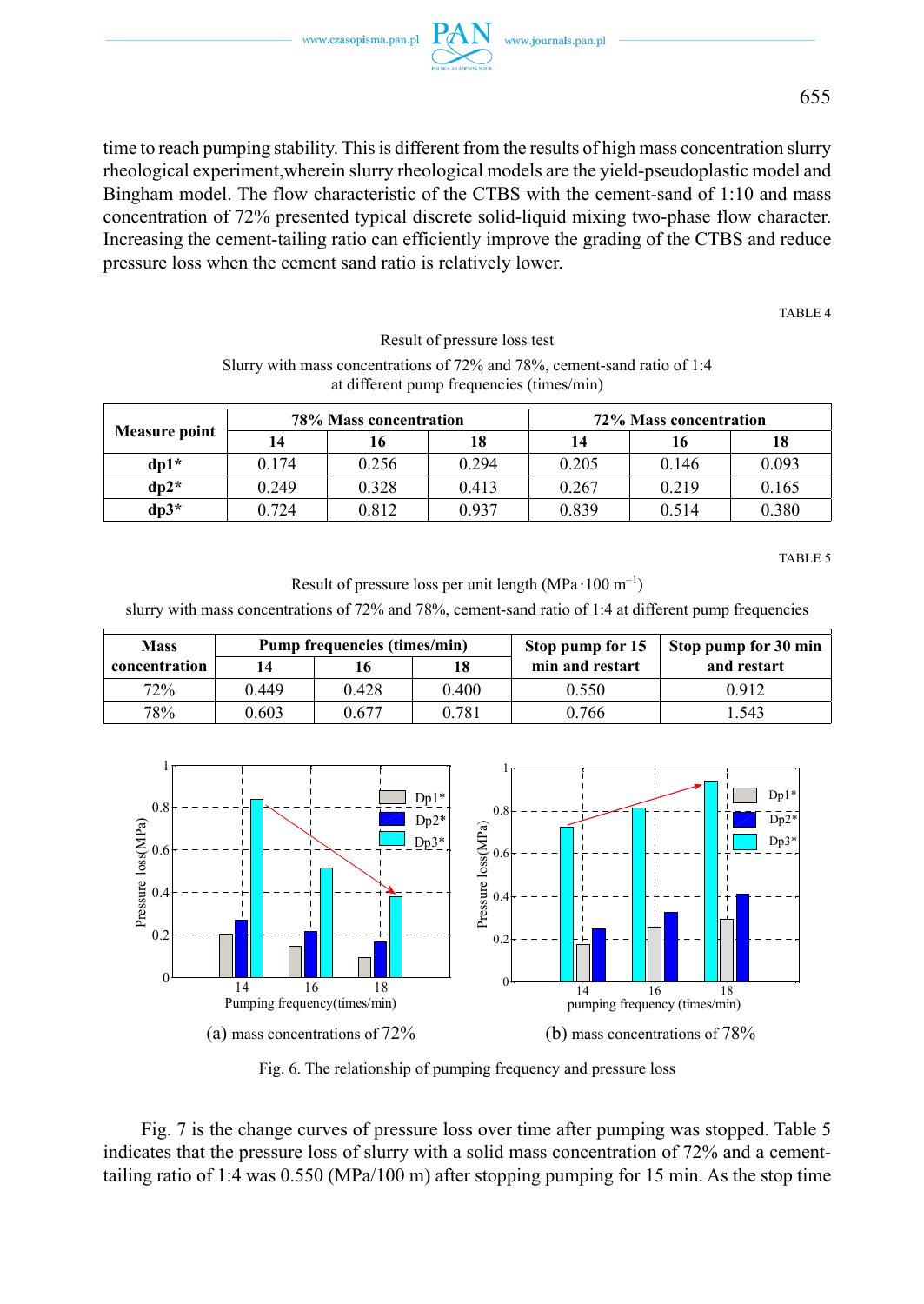www.czasopisma.pan.p





Fig. 7. Change curves of pressure loss with the time after stopping pumping (a) Solid mass fractions of 72%, cement-tailing ratio of 1:4, restart pump after stopping for 15 min. (b) Solid mass fractions of 78%, cement-tailing ratio of 1:4, restart pump after stopping for 15 min.

extended to 30 min, the pressure loss was 0.912 (MPa/100 m). The pressure loss respectively increased to 0.766 (MPa/100 m) and 1.543 (MPa/100 m) with the solid mass fractions increasing to 78%. If the CTBS was well-graded (reasonable cement-sand ratio), then the mass concentration had an obvious influence on the pressure loss after restarting pumping because the viscosity increased with the improvement of the mass concentration. Instead, if the CTBS has a lower cement sand ratio, then the main reason for the increase in pressure loss is particle sedimentation.

# **3. Numerical simulation application**

CFD has been widely used in the mining industry to simulate the fluid flowing behavior in underground mine works (Aminossadati, 2008; Gopaliya, 2014). Based on the results of the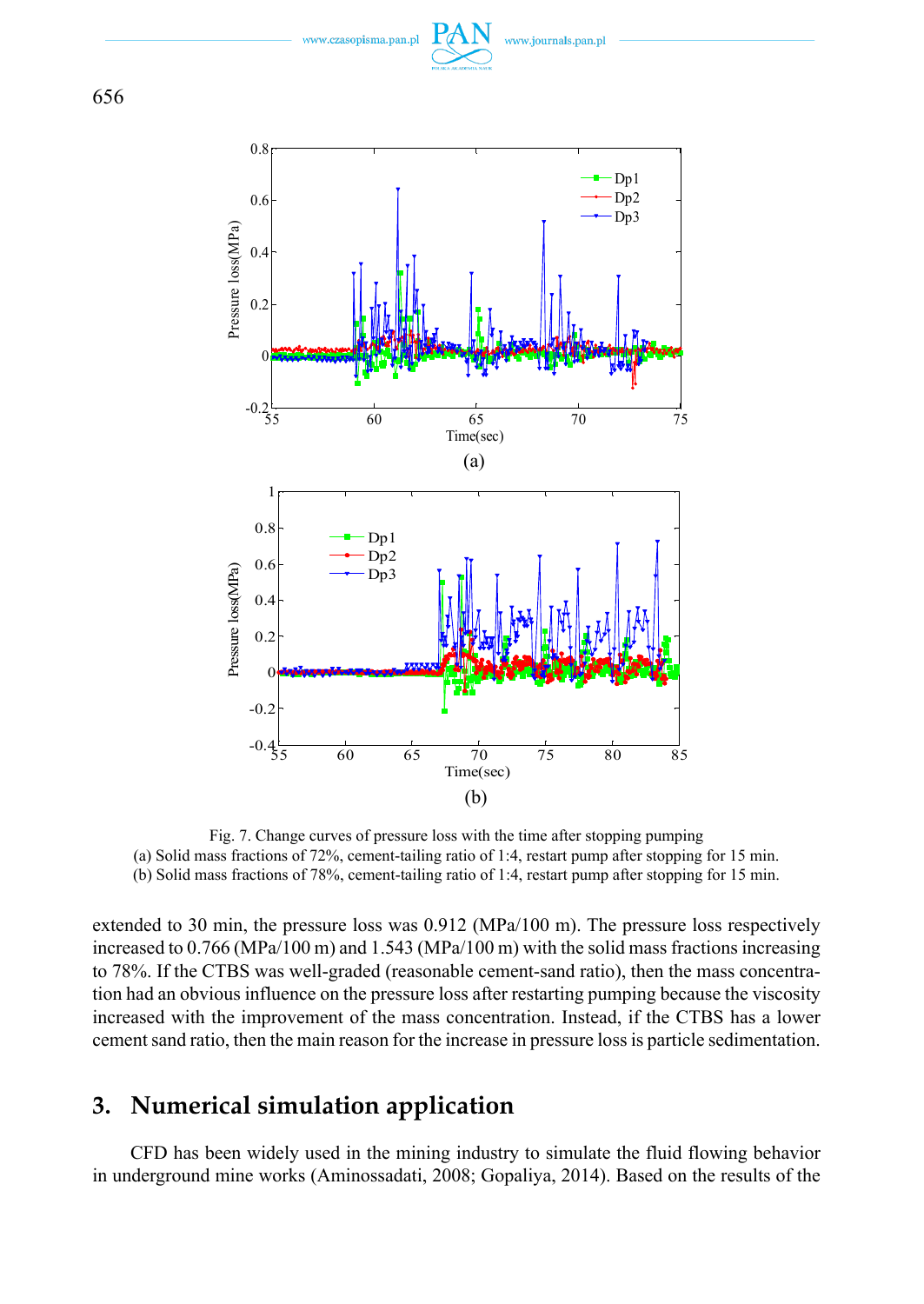looping pipe experiment, FLUENT was applied to simulate the flowing characteristics of the slurry with mass concentrations of 72% and 78%. The results provide proof of the results of the looping pipe experiment.

### **3.1. Calculation parameters and solution settings**

The numerical model was built based on Figure 1. The model was divided into five parts: inlet, outlet, vertical section, elbow section, and horizontal section. The model was meshed into 186,440 elements and 237,762 nodes. The inlet was defined to be a velocity-inlet. The velocities are,respectively, 1.0 m/s, 1.2 m/s, and 1.4m/s. Wall was defined to be a wall that adopts the default wall boundary. Outlet was defined to be outflow. A second order implicit transient equation was selected to be the governing equation.

(1) Mass concentration of 78%, cement-sand ratio of 1:4

The Herschel-Bulkley model was used to as the rheological models because it has high precision and reliability to predict pressure losses of fluid modeled (Wu, 2018). The rheological characteristics and parameters of the filling slurries can be tested with a four-bladed vane rotary rheometer. The rheological equation of Herschel-Bulkley fluid is given by (Frank, 2006; Belem & Benzaazoua, 2007; Vassilios, 2011):

$$
\tau = \tau_0 + K\gamma^n \tag{1}
$$

Where *τ* is shear stress,  $\tau_0$  is yield stress, 52.83 Pa; *γ* is shear rate, s<sup>-1</sup>; *K* is plastic viscosity coefficient, 2.134 Pa·s; *n* is flow performance index, 1. The definition of Reynolds number is based on the Herschel-Bulkley viscosity formula:

$$
Re = \frac{\rho v D}{\mu}
$$
 (2)

Where  $\rho$  is density of CTBS, 1950kg/m<sup>3</sup>;  $\mu$  is effective viscosity, the formula is given by:

$$
\mu = K \left( 1 + \frac{\tau_0 D}{6Kv} \right) \tag{3}
$$

According to Eq. (2) and Eq. (3), the Reynolds number is 115.6, meaning the flow regime is lamina flow.

(2) Mass concentration of 72%, cement-sand ratio of 1:4

DPM (Discrete Phase model) and Realizable *k-ε* turbulence model were applied to the solving model (Wang, 2017; Kharoua, 2017; Singh, 2018). The fine particles (<200 μm) and the water mixed in a homogeneous suspension are seen as a continuous phase. Coarse particles are seen as a discrete phase. Erosion/Accretion was chosen for the physical models (Messa, 2015). The mass fraction of the discrete particle is 0.21. The rheological equation of Herschel-Bulkley was applied to continuous the phase viscosity model, where  $\tau_0$  is 28.14, *K* is 0.91, *n* is 0.76. The fluid phase continuity equation and momentum equation are respectively:

$$
\frac{\partial \alpha_k \rho_k}{\partial t} + \nabla (\alpha_k \rho_k u_k) = 0, \qquad \sum_{k=1}^3 \alpha_k = 1 \tag{4}
$$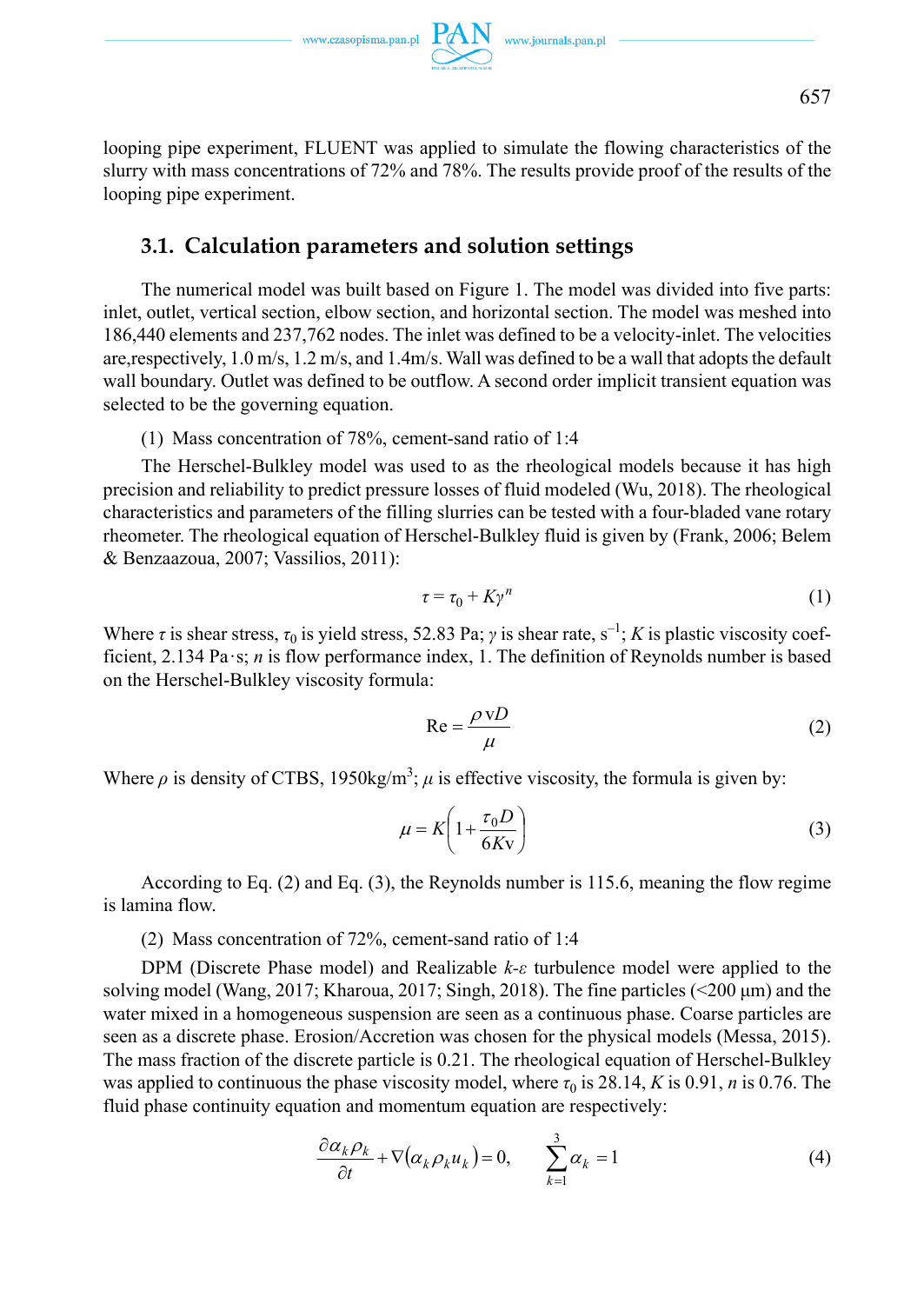

658

$$
\frac{\partial(\alpha_k \rho_k \mu_k)}{\partial t} + \nabla \alpha_k \rho_k u_k^2 = -\alpha_k \nabla P + \nabla(\alpha_k \tau_k) + \rho_k \alpha_k g - f_k \tag{5}
$$

Where  $\alpha_k$  is the volume fraction of phase  $k$ ;  $\rho_k$  is the density of phase  $k$ , kg/m<sup>3</sup>;  $\mu_k$  is the velocity of phase  $k$ , m/s;  $P$  is the pressure of the fluid phase, Pa;  $g$  is the gravitational acceleration, 9.8 m/s<sup>2</sup>;  $\tau_k$  is Stress tensor of the fluid phase;  $f_k$  is the average resistance of the fluid phase, *N*.

The diameter of the solids was set to the average grain size, 0.00038 m. The phase transition in two-phase flow is not considered. The particle stochastic trajectory model was applied to simulate the motion of particle because the the particle stochastic trajectory can accurately predict the diffusion and deposition of particles. The equilibrium equation of discrete phase particles can be expressed as (ANSYS, 2011):

$$
\frac{du_d}{dt} = \frac{3\mu C_D R_e (\mu_i - \mu_d)}{4\rho_d d_d^2} + \frac{g(\rho_d - \rho_i)}{\rho_d} + F
$$
(6)

Where,  $\mu_i$  and  $\mu_d$  are respectively the velocity of fluid phase and the velocity of particle phase.  $C_D$  is the drag coefficient;  $R_e$  is the relative Reynolds number;  $\rho_d$  and  $\rho_i$  are respectively the density of fluid phase and the velocity of particle phase;  $d_d$  is the diameter of particle. *F* mainly include additional mass force and lift force. The mass force is very small when the particle density is greater than the fluid density, so the effect of lift on the fine particles is usually negligible. In order to simplify the calculation process, the influence of *F* is not considered. The displacement of particles at *t* can be expressed as (ANSYS, 2011):

$$
r(t) = \int_{t_0}^t \left[ \int_{t_0}^t \left( \frac{3\mu C_D R_e(\mu_i - \mu_d)}{4\rho_d d_d^2} + g(\rho_p - \rho)\rho_p \right) dt \right] dt \tag{7}
$$

As the diffusion of particles by turbulence, the velocity of fluid can be expressed:

$$
\mu_i = \overline{\mu} + \hat{\mu} \tag{8}
$$

Where,  $\bar{\mu}$  is the averaged velocity of fluid,  $\hat{\mu}$  is the stochastic fluctuating velocity of fluid. Using random walk model to determine  $\bar{\mu}$  for standard  $k$ -*ε* turbulence mode:

$$
\overline{\mu} = \xi \sqrt{\frac{2k}{3}} \tag{9}
$$

Where, *k* is turbulent kinetic energy, *ξ* is Random numbers obeying normal distribution. The boundary conditions of the wall roughness coefficient was defined to be 0.12 and the roughness height was defined as 0.0003. The wall also was defined to be a elastic reflect boundary. The intensity of the turbulence was defined as 10% and the hydraulic diameter was defined as 0.125 m.

# **4. Engineering application**

Based on the physical properties experiment of CTBS and the pumping looping pipe experiment of CTBS, the transportation characteristics of the pipeline were studied in order to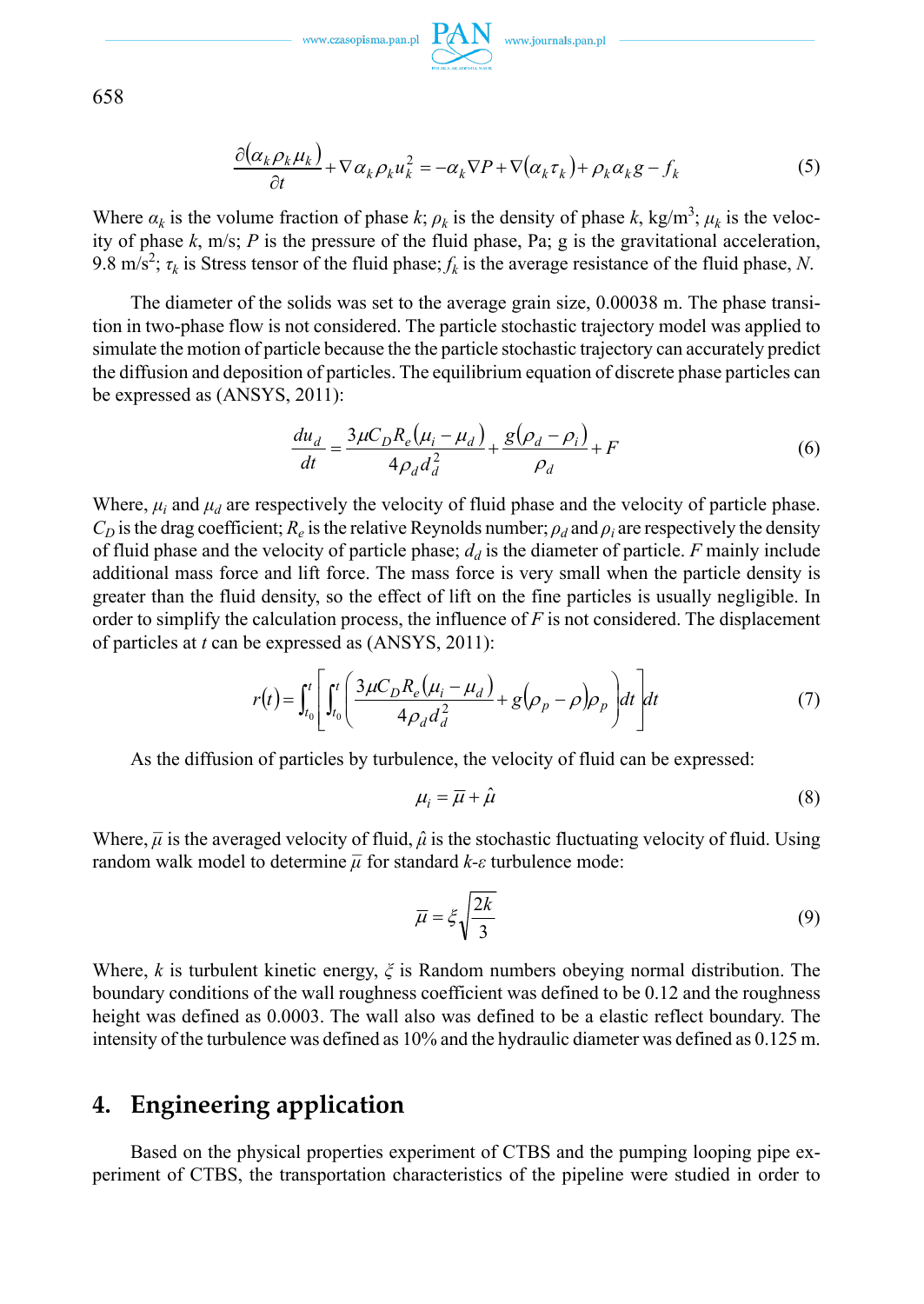



Fig. 9. Distribution of pressure at elbow (pa)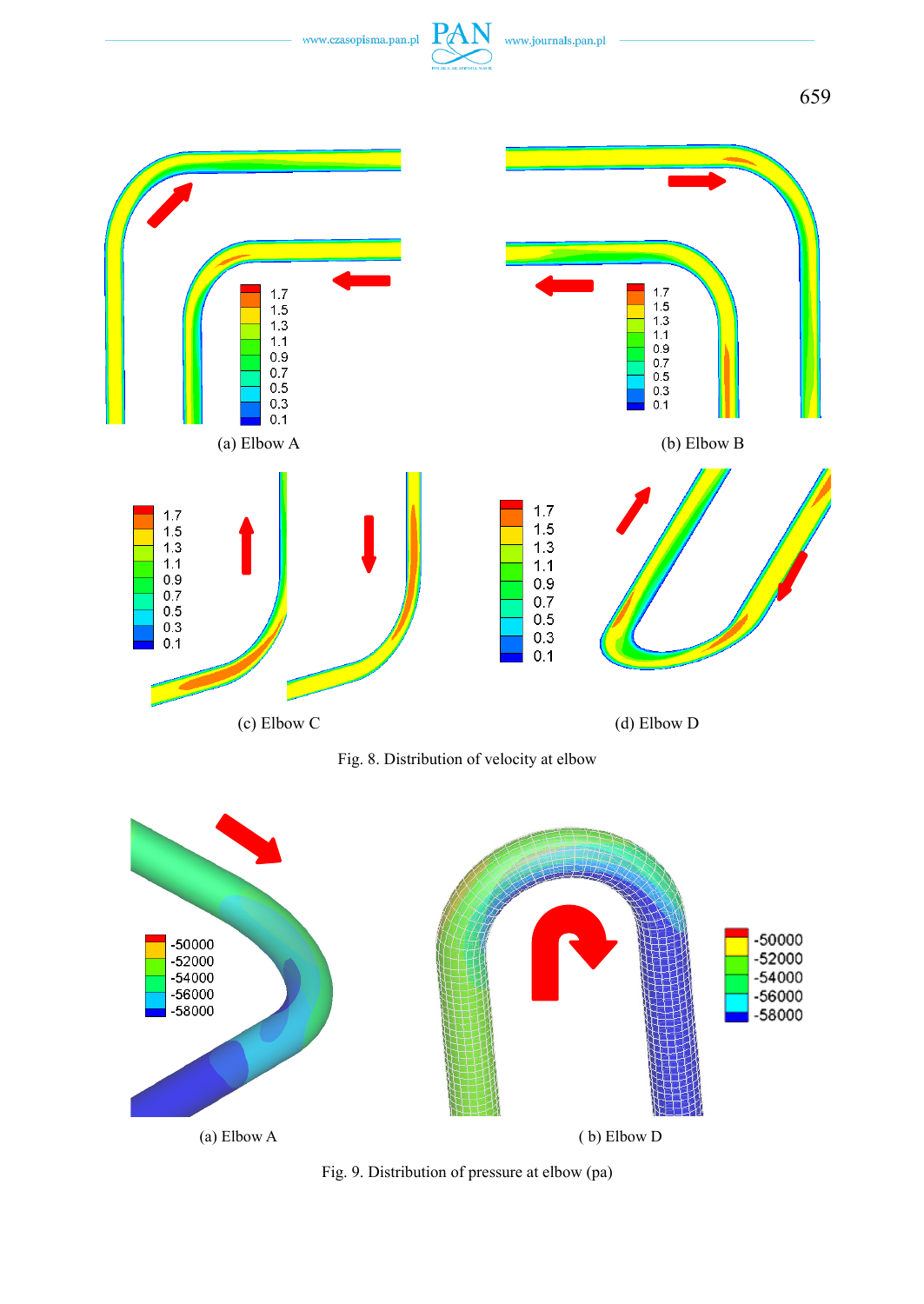





Fig. 10. The relationship of transportation velocity and pressure loss

ascertain the optimal transportation parameters. The layout of pipeline transportation system was shown in Fig. 1. As shown in Fig. 11 the maximum flow velocity along the pipeline is 2.29 m/s, which is located at the elbow of the pipe. The maximum velocity has a larger increase than the inlet velocity. Outlet velocity gradually decreases from the pipe central to the wall. It indicates that slurry transportation in the pipeline is relatively stable. The maximum and minimum static pressures are 0.11 MPa and –10.02 MPa, respectively. The total pressure lost is 10.13 MPa. The elbow is prone to abrasion because the pressure and the maximum flow velocity are located at the elbow. The pressure generated by gravity is 2.571 MPa as the level difference is 165m. In order to guarantee the stability of the pipeline transportation system, the pump should provide more than 7.559 MP of pumping pressure. A combination of both results can reflect the flow characteristic of CTBS in pipeline. By analyzing the pressure loss, the experimental results showed that the slurry with a mass concentration of 72% and a cement-sand ratio of 1:10 does not have the flow characteristics of yield-pseudoplastic and Bingham fluid, which is a non-linear discrete solidliquid mixed in a two-phase flow. Therefore, it is appropriate to use the DPM model to analyze the flow characteristics of this slurry. Based on the 2D geometry model built, the simulation results show that the maximum static pressure is 0.74 MPa and the minimum static pressure is −10.45 MPa. The total pressure lost is 11.19 MPa and the maximum flow velocity along the pipeline is 2.38 m/s, which is located on the inside of the elbow. Accretion distribution on the elbow is shown in Fig. 11(b). The results show that in the case of no blockage accidents, the pumping pressure of the delivery pump can meet the transportation requirements. The restarting pumping pressure loss  $(P_{r})$  of the pipeline is estimated according to table 4. The restarting pumping pressure loss can be expressed as:

$$
P_{re} = LP_{av}/10\tag{11}
$$

Where, *L* is the total length of the pipeline which is about 2400 m;  $P_{av}$  is the pressure loss of per one hundred meters. The restarted pumping pressure loss of CTBS with mass concentrations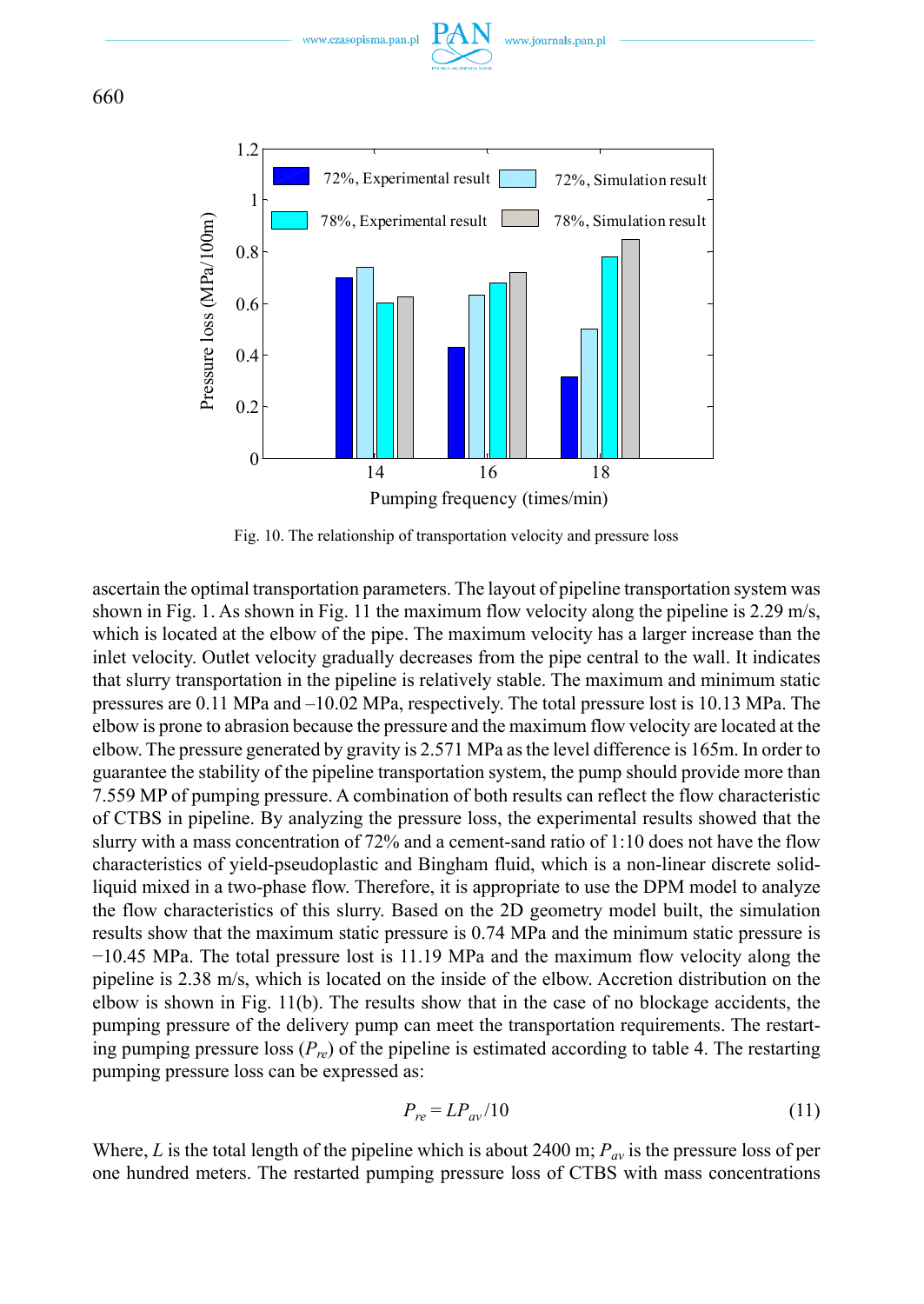

of 72% and 78%, cement-sand ratio of 1:4 are respectively 13.2 MPa and 18.38 MPa after the stopped pumping time reach to 15 min. If the stopped pumping time reach to 30 min, the restarted pumping pressure loss are respectively 21.9 MPa and 37 MPa. Under this circumstances, it is impossible to restart transportation only relied by the delivery pump so that it is easy to cause blockage accident.



Fig. 11. Distribution of velocity

# **5. Conclusion**

- (1) During the process of CTBS pipeline transportation, the flow characteristics are significantly influenced by solid mass concentration and sand-cement ratio. When the CTBS has the same cement-sand ratio (1:4), its rheological model transforms the yield-pseudoplastic flow or solid-liquid mixing two-phase flow into a Bingham flow with improvement in mass concentration. The flow characteristics of the CTBS with a mass concentration of 72% and a cement-sand ratio of 1:10 presents a typical discrete solid-liquid mixing two-phase liquid character because of the low cement content and high coarse grains content.
- (2) The pumping pressure loss after restarting pumping increases with an increasing mass concentration if the cement-sand ratio is 1:4 because viscosity increases with the improvement of mass concentration. If the mass concentration is 72%, then the transportation pressure loss of the CTBS with a lower cement ratio will be greater than the CTBS with a higher cement-sand ratio, as the particles more easily sediment in the pipeline. If the stopped pumping time reach to 30 min, it is easy to cause blockage accident.
- (3) Based on the tailing property experiment and the looping pipe experiment, FLUENT was applied to simulate the long distance and strong resistance pipeline transportation by pumping. The results show that in the case of no blockage accidents, the pumping pressure of the delivery pump can meet the transportation requirements. However, if the stopped pumping time exceed 15 min, the risk of blockage accident will be very great.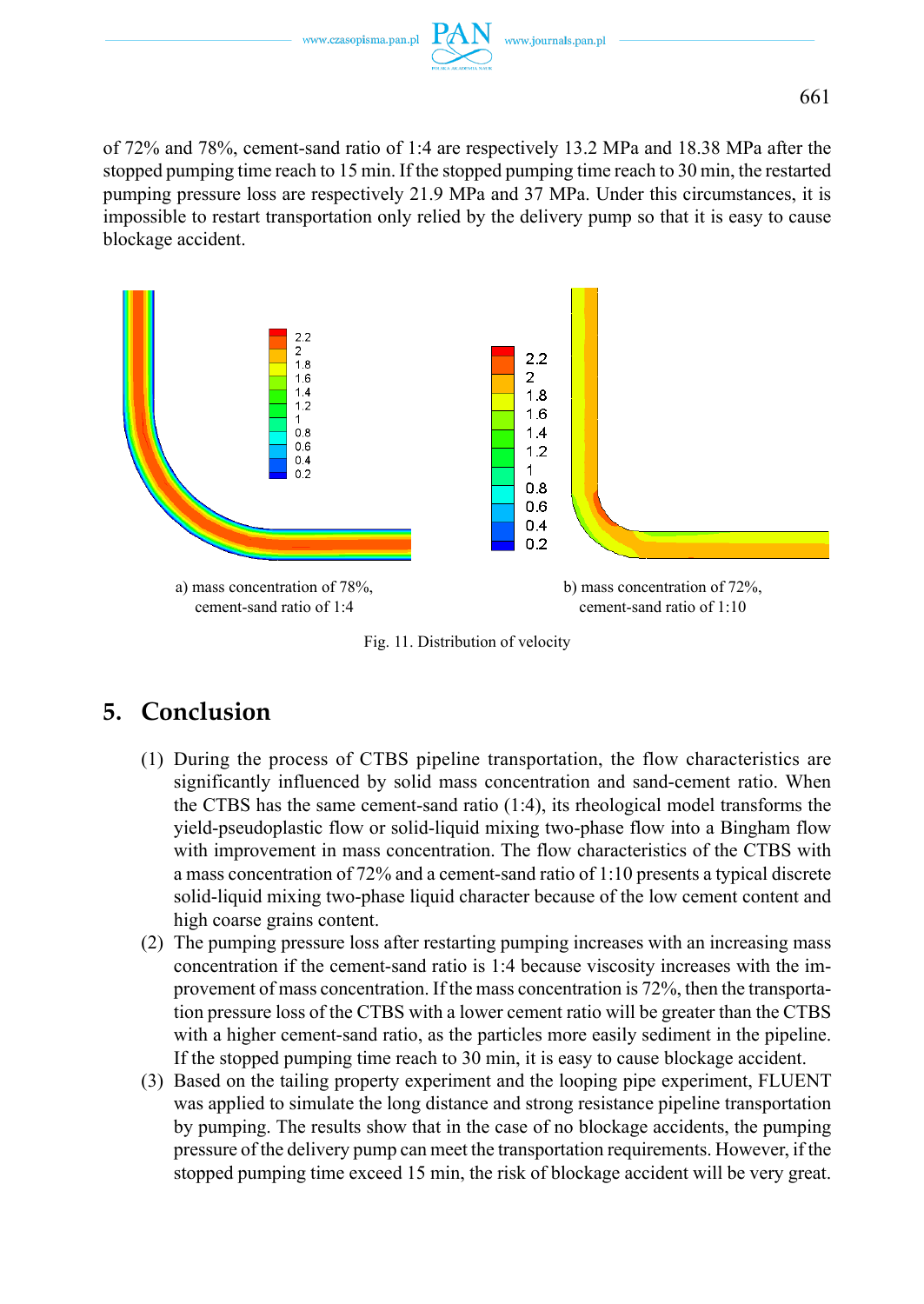

662

It can provide a theoretical basis for the parameters optimizing the pipeline transportation system.

(4) Cementing slurries are know for having thixotropic behaviour, an aspect which is not discussed, nor the potential effect of looping on the progressive thinning of the fluid with time. Moreover, The impacts of particle shape and particle gradation on the pressure loss and velocity distribution are worth further study.

### **Acknowledgements**

First of all, the authors give sincere acknowledgement to the "Belt & Road" International collaboration Team of the CAS "Light of West China" Program and Sanshandao gold mine for the completion of this research. The research presented in this paper was also jointly supported by the National Natural Science Foundation of China (Grant No. 51674288, 41502334). The authors wish to acknowledge these financial contributions and convey their appreciation of these organizations for supporting this basic research.

### **References**

- Aminossadati S.M., Hooman K., 2008. *Numerical simulation of ventilation air flow in underground mine workings*. 12th North American Mine Ventilation Symposium – Wallace (ed): 253-259.
- ANSYS Inc., 2011. ANSYS FLUENT Release 14.0 User Manual. ANSYS Consulting Group Inc.
- Assefa K.M., Kaushal D.R., 2015. *Experimental study on the rheological behaviour of coal ash slurries*. Journal of Hydrology & Hydromechanicsm **63** (4), 303-310.
- Behera N., Agarwal V.K., Jones M.G., Williamsl K.C., 2013. *CFD modeling and analysis of dense phase pneumatic conveying of fine particles including particle size distribution* [J]. Powder Technology **244** (4), 30-37.
- Belem T, Benzaazoua M., 2008. *Design and application of underground mine paste backfill technology*. Geotechnical & Geological Engineering **26** (2), 175-175.
- Creber K.J., Mcguinness M., Kermani M.F., Hassani F.P., 2017. *Investigation into changes in pastefill properties during pipeline transport*. International Journal of Mineral Processing **163**, 35-44.
- Cooke R., Lazarous J.H., 1993. *Hydraulic transport systems for the backfilling of deep mines* [J]. Journal-South African Institute of Mining and Metallurgy **93** (2), 25-30.
- Deng X., Klein B., Tong L., Wit B.D., Deng X., Klein B. et al., 2017. *Experimental study on the rheological behavior of ultra-fine cemented backfill*. Construction & Building Materials. (https://doi.org/10.1016/j.conbuildmat.2017.05.085)
- Fall M., Benzaazoua M., Ouellet S., 2005. *Experimental characterization of the influence of tailing fineness and density on the quality of cemented paste backfill*. Minerals Engineering **18**, 41-44.
- Frank M.W., 2006. *Fluid Mechanics*. New York: McGraw Hill Higher Education.
- Gopaliya M.K., Kaushal D.R., 2014. *Analysis of Effect of Grain Size on Various Parameters of Slurry Flow through Pipeline Using CFD*. Particulate Science & Technology **33**, 369-384.
- Helms W., 1988. Preparation and transportation systems for cemented backfill [J]. International Journal of Rock Mechanics & Mining Science & Geomechanics Abstracts **7** (2),183-193.
- Kaushal D.R., Thinglas T., Tomita Y., Kuchii S., Tsukamoto H., 2012. *CFD modeling for pipeline flow of fine particles at high concentration* [J]. International Journal of Multiphase Flow **43**, 85-100.
- Kharoua N., Alshehhi M., Khezzar L., Filali A., (2017). *CFD prediction of black powder particles' deposition in vertical and horizontal gas pipelines.* Journal of Petroleum Science & Engineering **149**, 822-833.
- Messa G.V., Malavasi S., 2015. *Improvements in the numerical prediction of fully-suspended slurry flow in horizontal pipes*. Powder Technology **270**, 358-367.